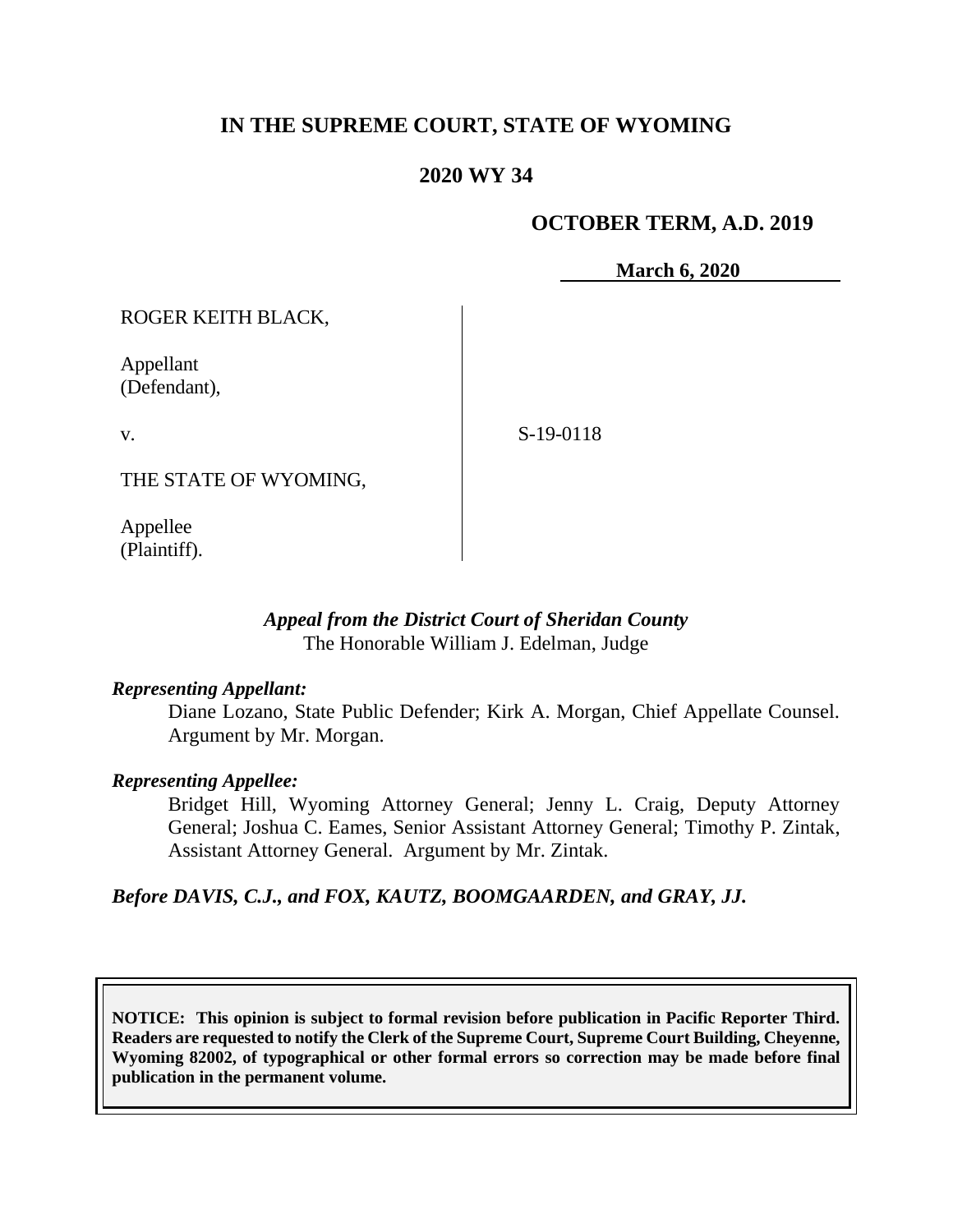# **KAUTZ, Justice.**

[¶1] Roger Keith Black sent a threatening letter to a witness subpoenaed to testify at his drug trial. A jury convicted him of intimidating and influencing a witness in violation of Wyo. Stat. Ann. § 6-5-305(a) (LexisNexis 2019). Mr. Black contends the prosecutor committed misconduct during rebuttal closing argument by improperly shifting the burden of proof to him and stating facts not in evidence. He also claims the district court erred in failing to instruct the jury on the *mens rea* element of § 6-5-305(a), specifically, that it had to find he acted voluntarily. We affirm.

#### **ISSUES**

[¶2] Mr. Black raises two issues, which we restate as follows:

1. Did the prosecutor commit plain error during rebuttal closing argument by improperly shifting the burden of proof to Mr. Black or stating facts not in evidence?

2. Did the district court plainly err in failing to instruct the jury that it had to find he acted voluntarily?

### **FACTS**

[¶3] In late August 2017, Tabitha Charles began working as a confidential informant for the Wyoming Division of Criminal Investigation (DCI). In that role, she made several controlled purchases of methamphetamine from Mr. Black. Mr. Black was criminally charged for that conduct and housed in the Sheridan County Detention Center pending trial. Ms. Charles was subpoenaed to testify as a witness at the trial.

[¶4] At the time Ms. Charles made the controlled purchases from Mr. Black, she was living with, among others, Jason Bohm and his father, William Bohm, at 248 South Carlin Street in Sheridan. By April 11, 2018, she had moved out of that residence and was living elsewhere. On that date, Jason Bohm gave her an envelope his father had found attached to the mailbox at the South Carlin address. The envelope was sealed and had "Tabitha Charles" and "4/10/18" handwritten in pen on its front. It did not contain postage. Inside the envelope was a letter stating:

> YOU HAVE ONE WEEK TO LEAVE AND NOT COME BACK YOU FUCKING RAT BITCH! DON'T THINK D.C.I. CAN HELP; THEY CAN'T! YOU BETTER TAKE THIS BREAK, YOU WON'T GET ANOTHER. IF YOU DON'T LEAVE, YOUR' MOM AND DAUGHTER WILL PAY THE PRICE FOR YOUR RAT BITCH ASS. WE KNOW WHERE THEY ARE AT ALL TIMES; YOU TOO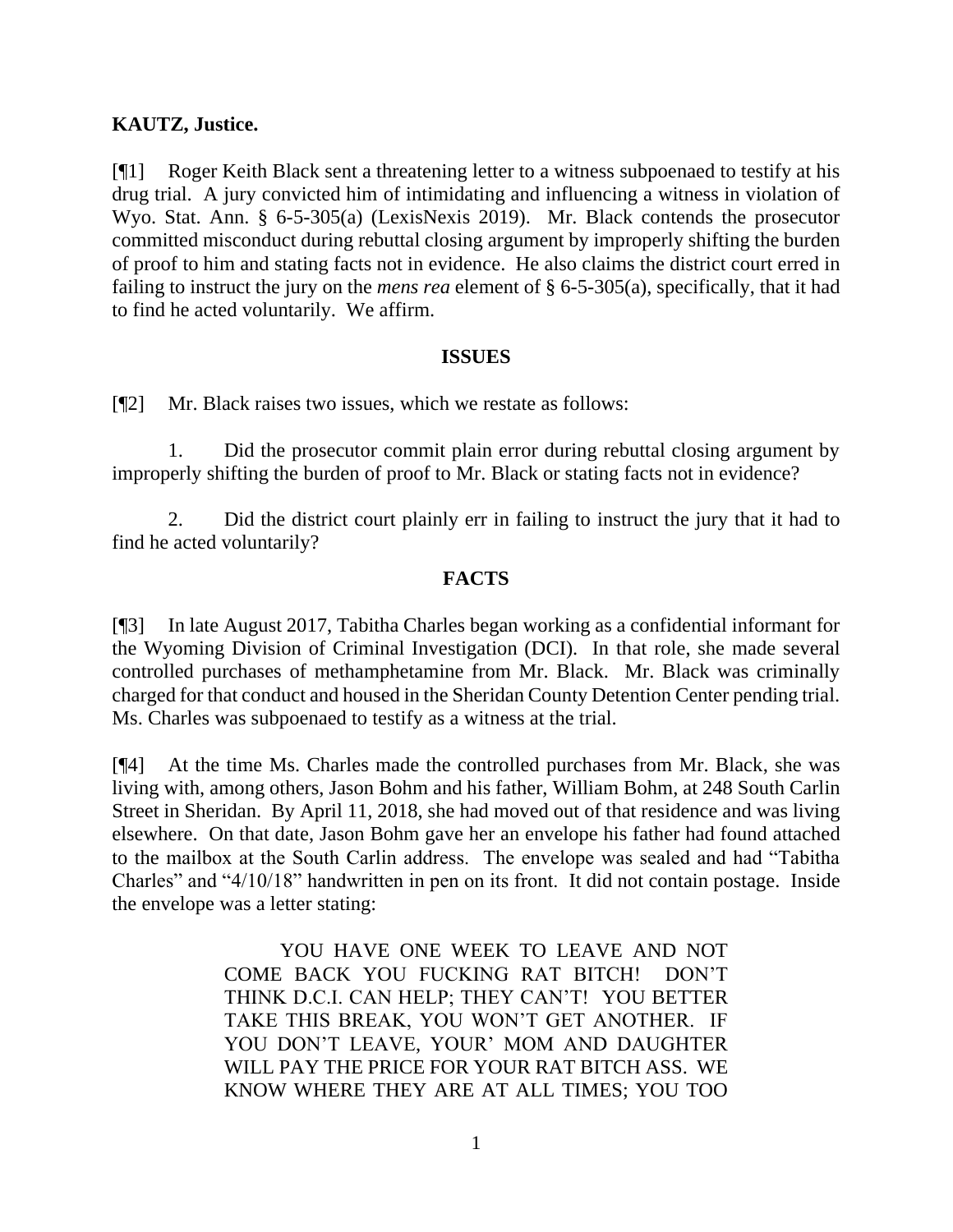BITCH! WE WILL GET MOM, THEN YOUR DAUGHTER; LIVE WITH THAT YOU FUCKING RAT! THEN YOU! DON'T TRY US YOU RAT BITCH! YOU HAVE ONE WEEK.

(Errors in original). Upon reading the letter, Ms. Charles became "really upset" and "scared." She gave the letter to DCI.

[¶5] The State charged Mr. Black with intimidating or influencing a witness in violation of § 6-5-305(a). At trial, Terry Dieleman testified he met Mr. Black while they were housed in the same pod at the detention center. About the time Mr. Dieleman was to be released from the center, Mr. Black asked him to drop off a letter at a house on South Carlin Street. Mr. Dieleman agreed, and Mr. Black provided him a sealed envelope. The envelope had "Tabitha Charles" written on the front. Mr. Dieleman placed the letter with his legal paperwork so it would not be searched by detention center staff upon his release. Mr. Dieleman was released on April 8, 2018. Two days later, he delivered the letter to the South Carlin address, placing it on two hooks on the mailbox. Before delivering it, he wrote "4/10/18" on the front of the envelope because Mr. Black had instructed him to write the date he delivered it. The next day, Mr. Black called Mr. Dieleman from the detention center. Mr. Dieleman told Mr. Black "[e]verything is good here." Mr. Black then asked, "That's a thumbs up then?" Mr. Dieleman took this question as Mr. Black's approval that the letter had been delivered.

[¶6] Linda Bradford was charged with delivery of a controlled substance after giving Ms. Charles pain pills (oxycodone) and marijuana. She and Mr. Black made their initial appearances in their criminal cases at the same time on October 30, 2017. She testified that at their initial appearances, Mr. Black told her, "I'm going to get [Tabitha]." Mr. Black's body language indicated he was mad and angry.

[¶7] Sharon Johnson, Ms. Charles' mother, testified Mr. Black called her four times from the detention center between November 8 and 26, 2017. In those calls, Mr. Black told Ms. Johnson that Ms. Charles "did this to me"; Ms. Johnson needed to talk to Ms. Charles because "she's about to send me to prison for the rest of my fucking life, for no reason"; "she needs to retract"; and he was not "playing around" as they were "talking about his life here." Ms. Johnson told the jury that she interpreted these calls as Mr. Black asking her "to talk to [Ms. Charles] and tell her that she basically needed to recant . . . ."

[¶8] Ms. Johnson also testified that in March 2018, she received a letter from Mr. Black in the mail. Mr. Black told her, among other things, that he did "not hold anything against [Ms. Johnson] for what Tab is doing"; "[Tab] got into some trouble & started working for the D.C.I[.]"; and although "Tab has problems  $\&$  issues, ... that doesn't give her the right to ruin other peoples['] lives because she doesn't want to deal with her own problems." Ms. Johnson turned the letter over to DCI and changed her phone number.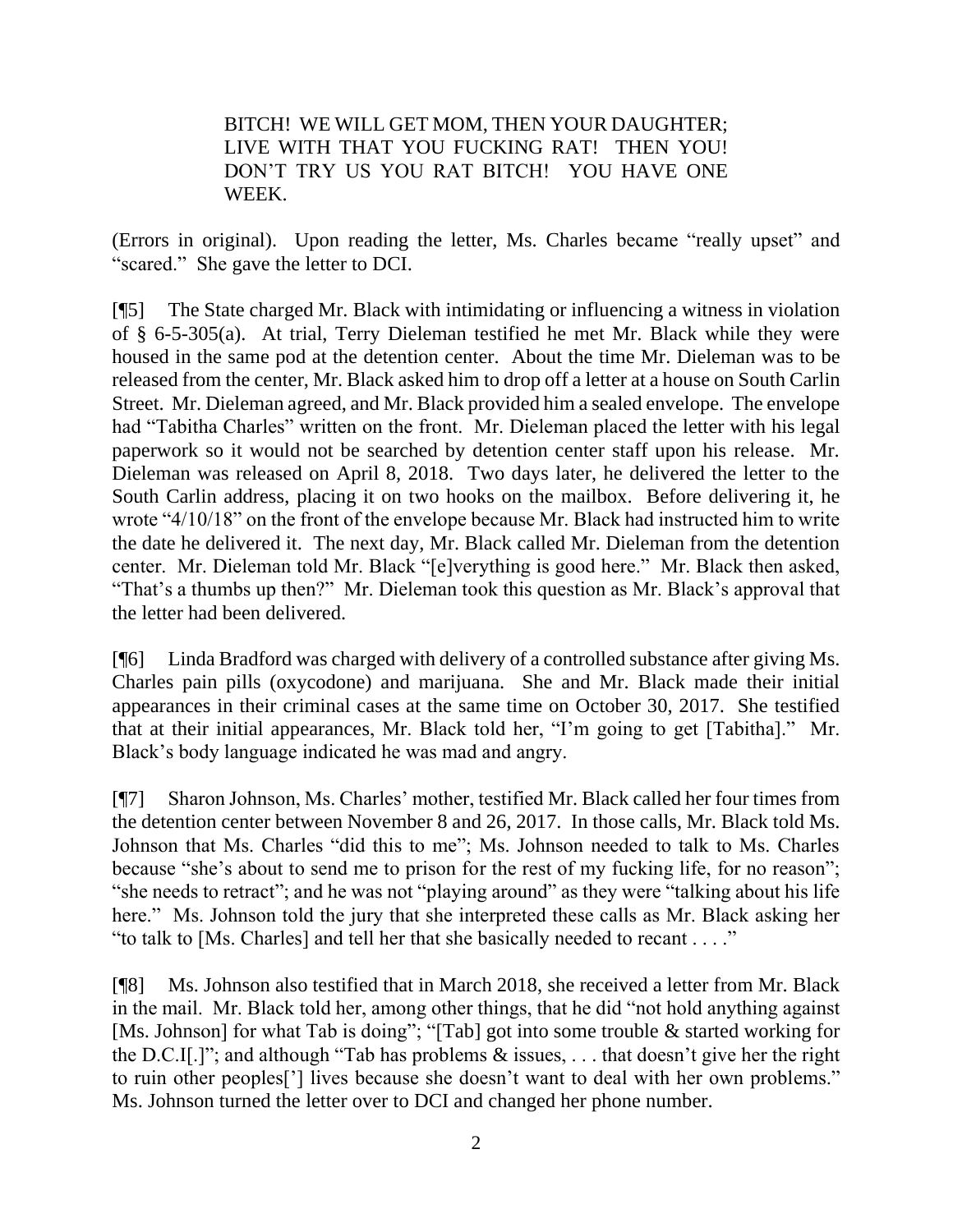[¶9] Mr. Black made several phone calls from the detention center to Wayne Finch in November 2017 and to Andrew Price in early April 2018. Mr. Black told Mr. Finch that Ms. Charles had "set him up" and asked Mr. Price to find out "why" she was "doing this" to him when he could go to prison for the rest of his life. He asked Mr. Price for assistance in determining where Ms. Charles was living. Because these phone calls, as well as those to Mr. Dieleman and Ms. Johnson, were made from the detention center, they were recorded. The State played them for the jury at trial.

[¶10] Joshua Meyers, who had been housed in the same pod as Mr. Black for a few days in August 2018, testified he saw Mr. Black looking out the window at the detention center. Mr. Black pointed to Ms. Charles, who was walking down the street, and asked Mr. Meyers if he knew "Tabitha." Mr. Meyers knew Ms. Charles but told Mr. Black he did not. Mr. Black told Mr. Meyers, "he'd been watching Tabitha walk up and down the streets" and she "better watch her back" as "[s]he's going to get hers" "[i]n due time." After his release from the detention center, Mr. Meyers warned Ms. Charles about what Mr. Black had said.

[¶11] Christine Reed, a questioned document examiner, testified she compared the threat letter with writing samples known to have been written by Mr. Black and Mr. Dieleman. She opined it was "highly probable" Mr. Black had written the letter.

[¶12] The jury found Mr. Black guilty of both attempting to intimidate and attempting to influence a witness and the district court sentenced him to 8-10 years in prison. Mr. Black appealed.

# **DISCUSSION**

# *1. Did the prosecutor commit plain error during rebuttal closing argument by improperly shifting the burden of proof to Mr. Black or stating facts not in evidence?*

[¶13] Ms. Reed described for the jury the methodology she uses to conduct a questioned documents examination:

> Well, the first thing I do is I take the questioned document or documents and look at them rather closely trying to detect certain patterns and unusual letter formation, where someone doesn't write everything on the baseline which is the lines on the paper or they make punctuation different or letters different than what you would normally see a person make . . . . And then I look at the known sample to see if any of those type of things appear in the known. . . . And then I . . . basically go through and pick out all of those similarities. And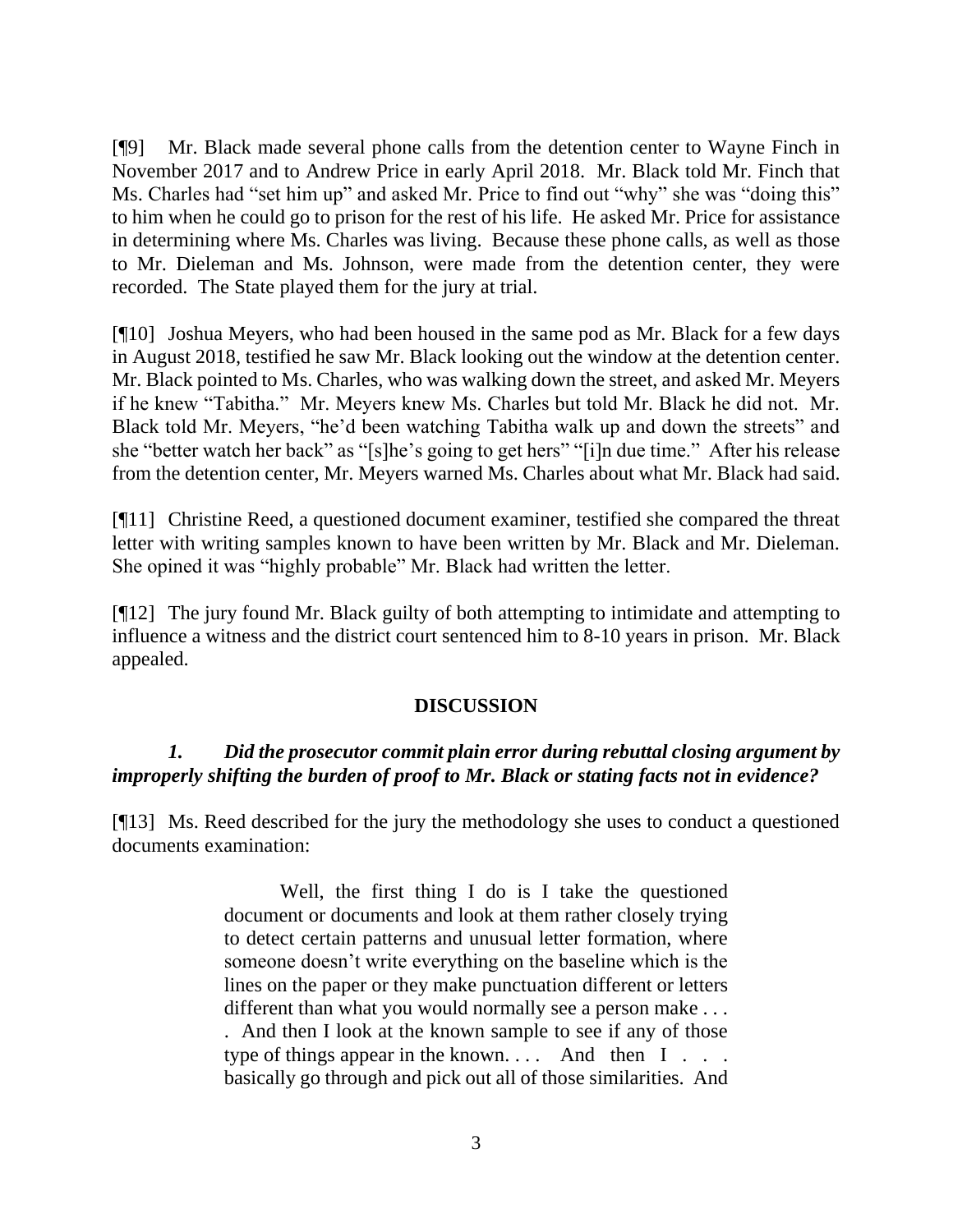if there are a lot of similarities with not a lot of dissimilarities, then I make my opinion.

[¶14] After performing that analysis in this case, comparing the letter to the samples known to have been written by Mr. Black and Mr. Dieleman, Ms. Reed opined it was "highly probable" Mr. Black authored the letter. The only reason she could not definitively say Mr. Black wrote the letter was because the letter was written in all upper-case letters and the known samples contained both upper- and lower-case letters. During crossexamination, defense counsel questioned Ms. Reed's failure to analyze the envelope or to otherwise use it in forming her opinion.

[¶15] During closing argument, defense counsel suggested to the jury that the phone calls it heard between Mr. Black and others did not convey threats but rather were those of "an innocent man . . . reaching out to someone in hopes of bettering his situation." He also criticized Ms. Reed's analysis and opinion, emphasizing her failure to examine the envelope and to explain what she meant by it being "highly probable" that Mr. Black wrote the letter. He told the jury:

> What would have happened in this case if she had examined that envelope and concluded that somebody else put the address on it? We don't know. We don't know what criteria she used. When she explained how she did this, she said, "Well, I look at the known source and I look at the unknown source and I try and find some similarities and check the differences and then I decide." Well, we don't know what similarities or what differences she found. Maybe you folks in the jury room can practice being questioned document examiners and see what similarities and differences you can see in those writings. And maybe include the address, the name "Tabitha Charles" on the envelope in your evaluation too. We don't have any details about any numbers. "I found ten similarities." ["]I found three differences."

> And you can read in the instructions that Mr. Black is innocent and it's the State's burden to prove the case beyond a reasonable doubt. And so it's not Mr. Black's responsibility to prove that her conclusion is irrational, wrong, didn't consider all the factors that should have gone into it, sloppy, whatever description you want to use.

> [T]he fact that she didn't do a better job on this case is not the fault of Roger Black. I guess it's her fault.

. . .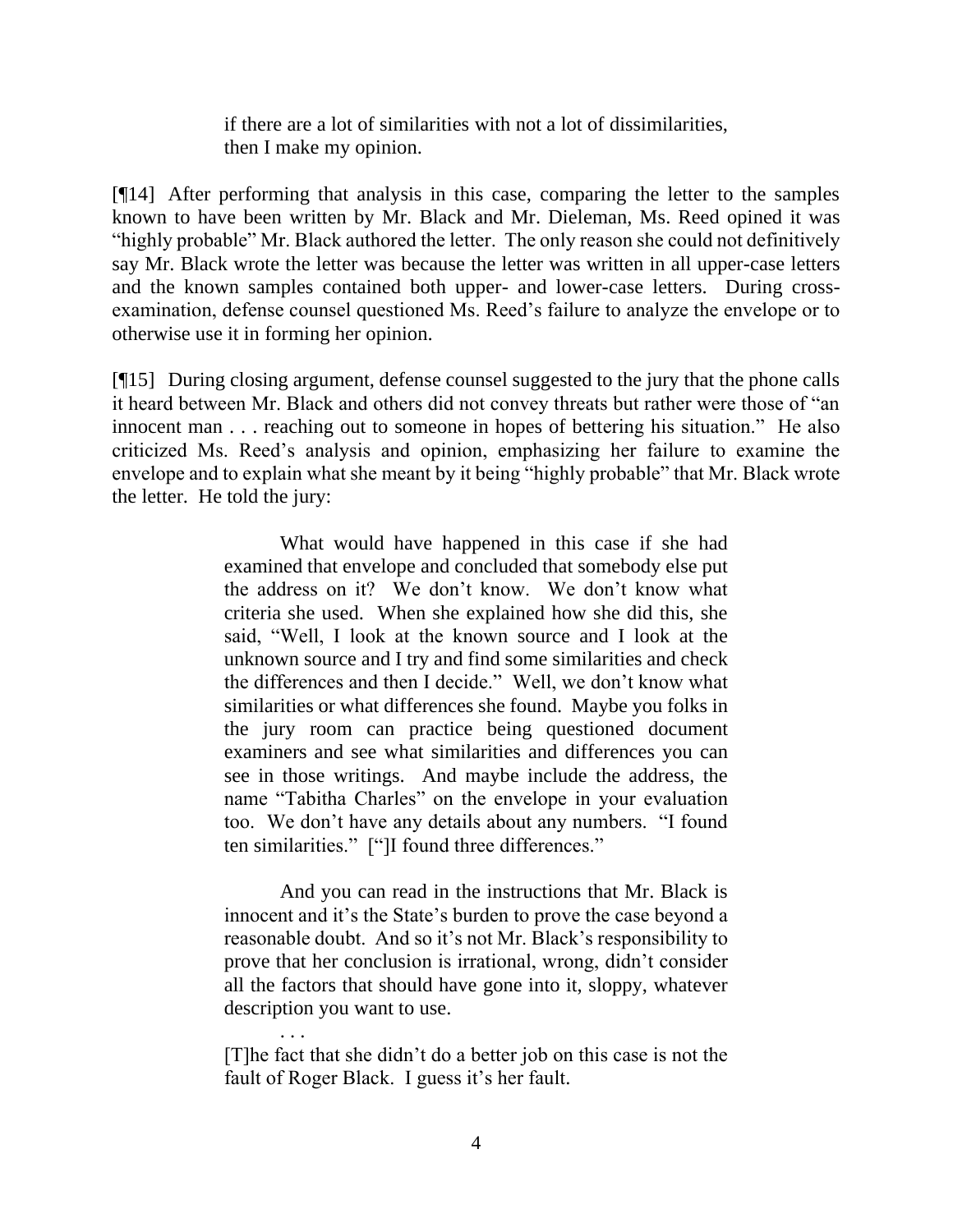[¶16] Finally, he emphasized the lack of fingerprints, DNA evidence or "real scientific evidence" tying the letter to Mr. Black but rather

> just some testimony by -- I hesitate -- some sketchy witnesses that are involved in primarily a low-level drug use and trafficking. . . . I think that the science of questioned documents examination, I suggest that that's a pseudo science and it's very malleable, it's very changeable, it is whatever you want it to be, and I suggest that you talk about that a little bit and reach some conclusions on how valuable that evidence is in your deliberations and also considering how valuable her providing more details or doing a more thorough job, how more information might be useful to you in reaching a verdict in this case. I suggest her opinion isn't a fully-considered opinion, that it leaves the jury to speculate a lot regarding the things she testified about and suggests reasonable doubt as to Mr. Black's guilt in this case.

[¶17] In rebuttal, the prosecutor responded:

Ladies and gentlemen, with the exception of her choice not to examine the writing on the envelope but rather to focus on the numbers on the envelope, the criticisms that defense counsel raised, he raised with you. *He didn't raise any of them with Christine Reed. Christine Reed could have talked to him about the very same issues that he raised. What were the similarities? Were there any similarities? Did you see anything that suggested this? Did you see -- what were the things that you were looking for? But he never asked those things. Smart move on his part because Christine Reed would have explained that to him, but he chose not to.*

[¶18] Mr. Black argues these comments constituted prosecutorial misconduct because they improperly shifted the burden of proof to him and argued facts not in evidence. He concedes plain error review applies because he did not object to the prosecutor's comments at trial. *Dixon v. State*, 2019 WY 37, ¶ 39, 438 P.3d 216, 231 (Wyo. 2019). *See also, Mraz v. State*, 2016 WY 85, ¶ 55, 378 P.3d 280, 293 (Wyo. 2016). To satisfy the plain error standard, Mr. Black must show "1) the record is clear about the incident alleged as error; 2) violation of a clear and unequivocal rule of law; and 3) that [he] was denied a substantial right resulting in material prejudice." *Mraz*, ¶ 55, 378 P.3d at 293 (citing *Butler v. State*, 2015 WY 119, ¶ 16, 358 P.3d 1259, 1264 (Wyo. 2015)). In conducting this review, we are mindful of our "reluctan[ce] to find plain error in closing arguments lest the trial court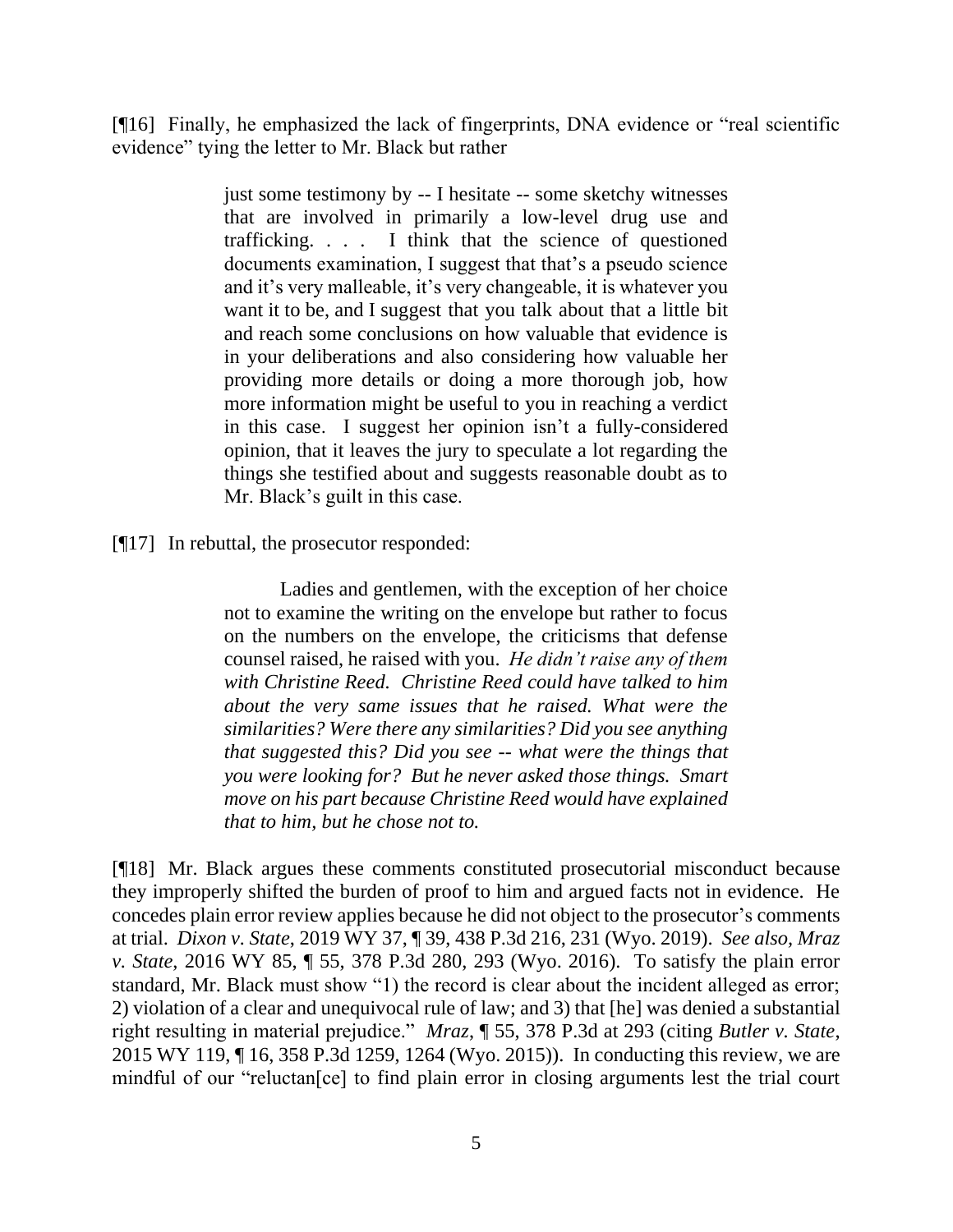becomes required to control argument because opposing counsel does not object." *Trujillo v. State*, 2002 WY 51, ¶ 4, 44 P.3d 22, 24 (Wyo. 2002) (quotations omitted).

[¶19] The first prong of plain error review is satisfied because the allegedly improper comments clearly appear in the record. We therefore turn to the second and third prongs. We will address each of Mr. Black's arguments separately, starting with whether the prosecutor's comments improperly shifted the burden of proof.

# *Shifted the Burden of Proof*

[¶20] Mr. Black argues the prosecutor, by asserting he could have and should have crossexamined Ms. Reed to explain missing facts or information in her analysis, improperly shifted the burden of proof to him. He claims it is "well settled that 'the State bears the burden of proof in a criminal case, and that the prosecutor may not, during argument, attempt to shift that burden to the defendant.'" *See Hamilton v. State*, 2017 WY 72, ¶ 17, 396 P.3d 1009, 1015 (Wyo. 2017) (quoting *Harris v. State*, 2008 WY 23, ¶ 17, 177 P.3d 1166, 1171 (Wyo. 2008)).

[¶21] The State acknowledges this general legal principle but claims the prosecutor's comments must be taken in context. The comments were made in response to defense counsel's closing argument in which he pointed out the State's failure to elicit from Ms. Reed the similarities and differences she found between the known handwriting samples and the letter. According to the State, this argument "opened the door" to the State's response that Mr. Black could have cross-examined her on those details. The State also relies on cases from other jurisdictions which have found it proper for a prosecutor to comment on a defendant's failure to cross-examine a witness so long as it does not implicate the defendant's Fifth Amendment right not to testify, *see, e.g., United States v. Hooker*, 541 F.2d 300, 307 (1st Cir. 1976); *Hall v. United States*, 46 F.3d 855, 858 (8th Cir. 1995), or if the defendant's closing argument "invited" the prosecutor's comments (invited response doctrine). *See, e.g., State v. Manning*, 885 So.2d 1044, 1107-08 (La. 2004). Under either approach, the State tells us the prosecutor's comments in this case did not rise to the level of prosecutorial misconduct because they did not implicate Mr. Black's right not to testify and were "invited" by Mr. Black's closing argument criticizing the validity of Ms. Reed's opinion. The State concedes, however, that at least two jurisdictions have found a prosecutor's comments concerning a defendant's failure to cross-examine a witness to be inappropriate under any circumstance. *State v. Hearns*, 855 A.2d 549, 554- 57 (N.H. 2004); *State v. Banks*, No. 86AP-1009, 1987 WL 16801, \*6 (Ohio Ct. App. Sept. 10, 1987).

[¶22] In a criminal case, the State bears the burden to prove the defendant is guilty; a defendant has no burden to prove his innocence. *Lane v. State*, 12 P.3d 1057, 1066 (Wyo. 2000) ("[A] basic premise in our criminal law is that the burden of proof rests upon the state and never shifts.") (citing *Harper v. State*, 970 P.2d 400, 405 (Wyo. 1998)). Mr.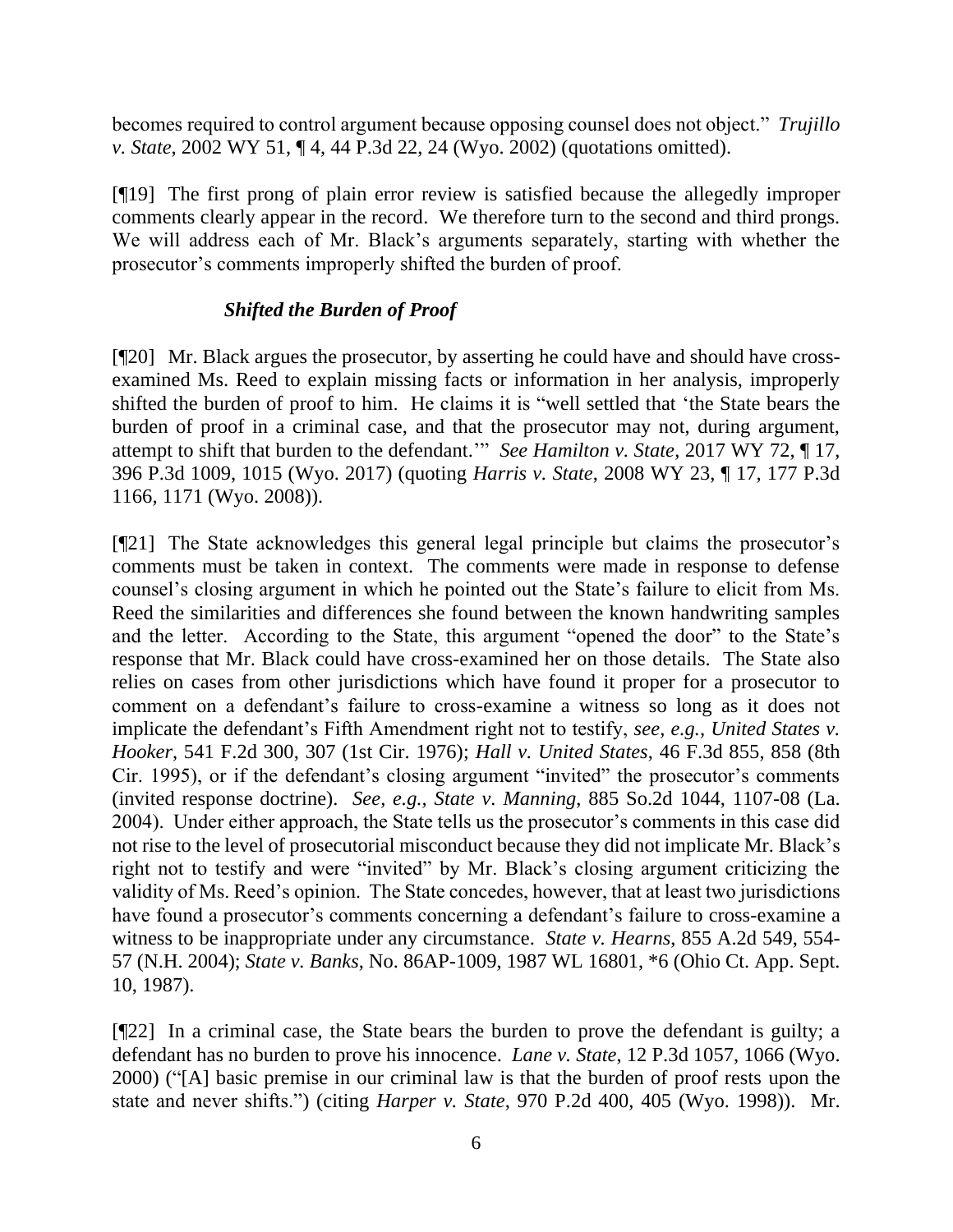Black, therefore, is correct that it is improper for a prosecutor to attempt to shift the burden of proof to the defendant during closing argument. *See Hamilton*, ¶ 17, 396 P.3d at 1015 (quoting *Harris*, ¶ 17, 177 P.3d at 1171). We disagree, however, that the prosecutor's comments concerning Mr. Black's failure to cross-examine Ms. Reed "clearly violated [that] rule of law." *Harris*, ¶ 16, 396 P.3d at 1171.

[¶23] "Prosecutorial misconduct is a prosecutor's improper or illegal act (or failure to act), esp[ecially] involving an attempt to persuade the jury to wrongly convict a defendant or assess an unjustified punishment." *Watts v. State*, 2016 WY 40, ¶ 8, 370 P.3d 104, 107 (Wyo. 2016) (quoting *Craft v. State*, 2013 WY 41, ¶ 13, 298 P.3d 825, 829 (Wyo. 2013)). "In analyzing claims of prosecutorial misconduct, we consider the prosecutor's argument in the context in which it was made and with regard to the evidence produced at trial." *Montoya v. State*, 971 P.2d 134, 136 (Wyo. 1998) (citing *Taul v. State*, 862 P.2d 649, 659 (Wyo. 1993)).

[¶24] In this case, defense counsel's closing argument criticized the reliability of Ms. Reed's opinion that it was "highly probable" Mr. Black had written the letter. Counsel's criticism included that she did not tell the jury the nature or number of similarities and differences she found to reach her opinion. In response, the prosecutor argued defense counsel could have asked her to explain those details. We have not explicitly addressed whether a prosecutor may comment on a defendant's failure to cross-examine a witness to rebut a claim by defendant in closing argument that the State did not elicit certain information from that witness. We certainly have no case law holding such comments to constitute improper burden shifting. Mr. Black urges the *Hamilton* case and the cases cited therein establish a clear rule prohibiting the prosecutor's statements. We disagree.

[¶25] Mr. Hamilton was convicted by a jury of several counts of sexual assault and sexual abuse of a minor for acts involving two victims. *Hamilton*, ¶ 1, 396 P.3d at 1010. During closing argument, the prosecutor argued Mr. Hamilton had no "reasonable explanation [or argument]" and could not "explain . . . in any reasonable manner" how one of the victims knew his semen was on her stomach and, without "a reasonable explanation," there is no reasonable doubt. *Id.*, ¶ 15, 396 P.3d at 1014-15 (emphasis omitted). Mr. Hamilton argued these comments rose to the level of prosecutorial misconduct because they improperly shifted the burden of proof to him. *Id*., ¶ 15, 396 P.3d at 1014. Because he did not contemporaneously object to the comments, we reviewed them for plain error. *Id.*, ¶ 7, 396 P.3d at 1011. Reviewing our precedent, we concluded "the law in Wyoming is clearly established [that] a prosecutor may not argue that the defendant should have put on evidence to explain a missing fact or theory because such an argument improperly shifts the burden of proof to the defendant." *Id.*, ¶ 17, 396 P.3d at 1015. We decided the prosecutor's remarks violated this clear rule of law because they went beyond merely commenting on the evidence presented, the lack of Mr. Hamilton's evidence, or the uncontroverted evidence. *Id.*, 18, 396 P.3d at 1015. Rather, they "suggest[ed] that Mr. Hamilton had to explain the evidence when he had no burden at all." *Id*.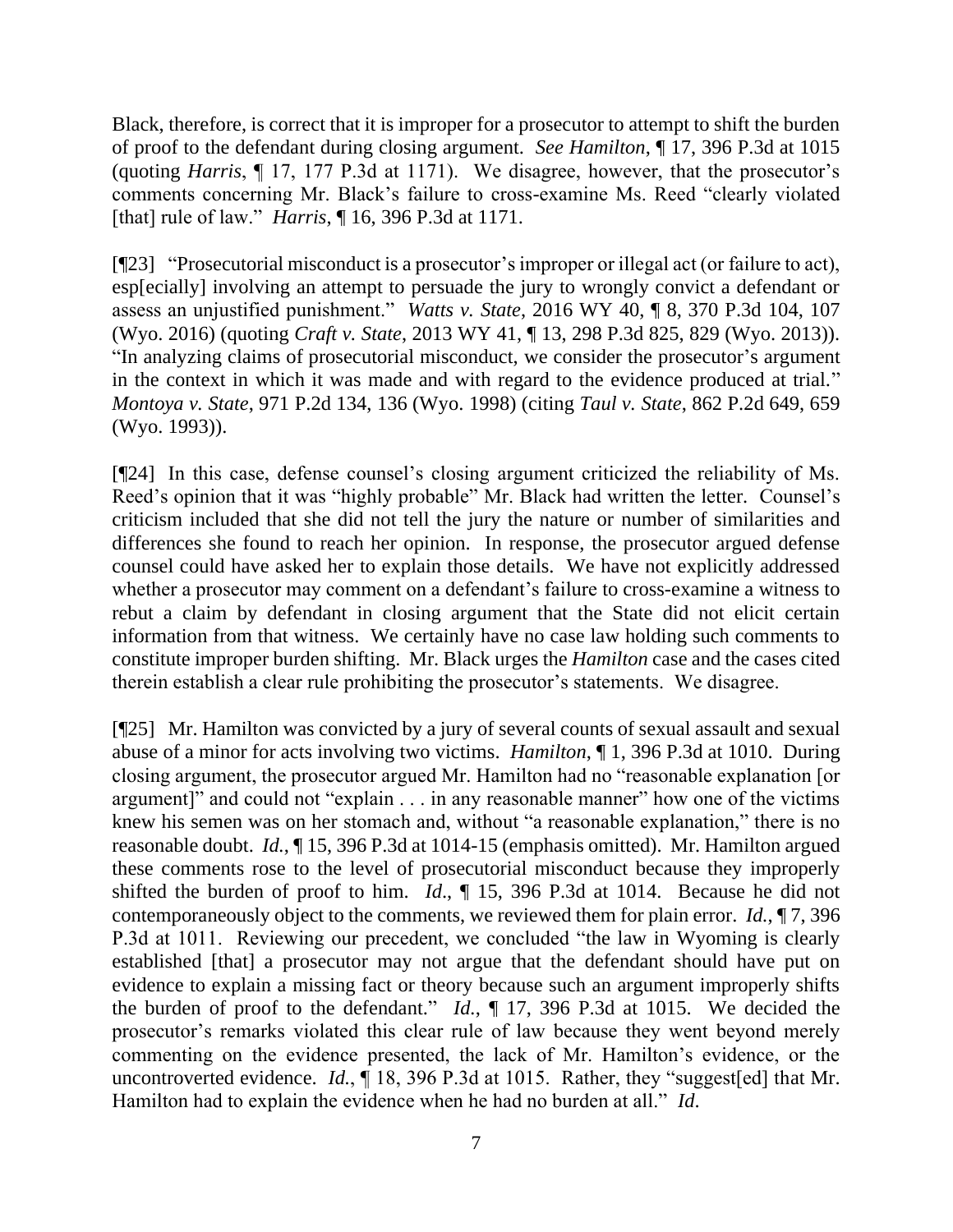[¶26] In reaching this conclusion, we relied on *Schafer v. State*, 2008 WY 149, 197 P.3d 1247 (Wyo. 2008), and *Seymore v. State*, 2007 WY 32, 152 P.3d 401 (Wyo. 2007). In *Schafer*, the prosecutor stated, "if there was some explanation for it, [the defendant] could have put it on." *Schafer*, ¶ 25, 197 P.3d at 1252. The defendant objected and the district court admonished the prosecutor, struck the statement, and instructed the jury that Mr. Schafer had no burden to present any evidence in the case and it should disregard the statement. *Id*. We concluded "[i]t is well known that this Court views as an error any suggestions by the prosecution that the defense carries the burden of proof" but we also presumed the jury followed the district court's curative instruction. *Id.*, ¶ 26, 197 P.3d at 1252. As a result, we found no abuse of discretion in the denial of Mr. Schafer's motion for new trial based on the prosecutor's statement. *Id*.

[¶27] In *Seymore*, the prosecutor told the potential jurors during voir dire: "If the defense has evidence they want you to consider in deciding this case, then they should put it to you. They should bring it to your attention. They should bring it to court and show it to you, or have someone testify about it, that it's not the State's role to present that evidence to you." *Seymore*, ¶ 18, 152 P.3d at 408. Later, during closing argument, the prosecutor used a demonstrative exhibit depicting the evidence the prosecutor believed the defendant should have brought before the jury. *Id*. We concluded such statements and exhibit, by indicating the defendant had a duty to introduce exculpatory evidence, improperly shifted the burden of proof to the defendant. *Id*.

[¶28] *Hamilton*, *Schafer* and *Seymore* are inapposite to this case. They involved a prosecutor's comments during closing argument (and voir dire) which suggested the defendant had the duty to put on evidence or to offer an "explanation" for the State's evidence. In this case, the prosecutor's comments did neither. They merely observed defense counsel could have questioned Ms. Reed on the specific facts underlying her opinion but did not. Because Mr. Black has failed to cite "any Wyoming case establishing a clear-cut rule of law" that the prosecutor's comments amounted to improper burdenshifting, he has not shown they transgressed a clear and unequivocal rule of law. *Causey v. State*, 2009 WY 111, ¶¶ 14, 20, 215 P.3d 287, 292-94 (Wyo. 2009) (concluding the defendant failed to show the district court's failure to instruct the jury on the legal definition of provocation to be "an obvious transgression of any clear and unequivocal rule of law" because he failed to cite "any Wyoming case establishing a clear-cut rule of law that the jury must be instructed on a specialized legal definition of provocation").

[¶29] The prosecutor's comments were also not prejudicial. To establish prejudice under plain error review, the defendant must show "a reasonable probability that the result would have been more favorable to [him] had the error not occurred." *Larkins*, ¶ 94, 429 P.3d at 50 (citing *United States v. Dominguez Benitez*, 542 U.S. 74, 81, 124 S.Ct. 2333, 2339, 159 L.Ed.2d 157 (2004)).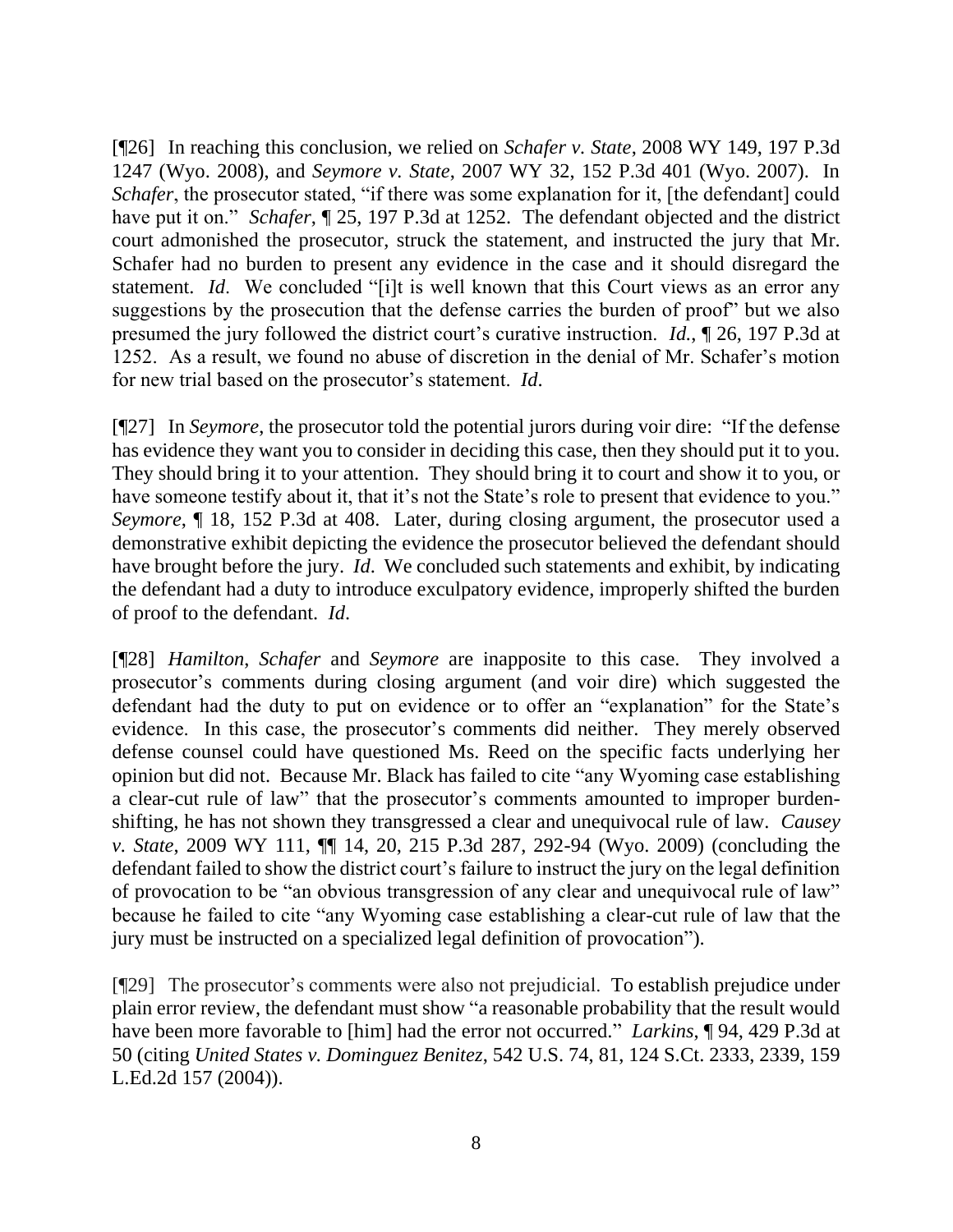[¶30] The prosecutor's comments were brief and made in rebuttal closing argument in a case where the evidence of guilt was overwhelming. Mr. Black was criminally charged after selling drugs to Ms. Charles. She was named as a witness at the trial on those charges. Ms. Bradford testified Mr. Black told her he was going to "get" Tabitha, and Mr. Meyers told the jury Mr. Black told him Ms. Charles "better watch out." The jury heard several recorded telephone conversations in which Mr. Black asked Mr. Finch and Mr. Price for assistance in locating Ms. Charles and finding out why she was "doing this" to him. It also heard several telephone calls Mr. Black made to Ms. Johnson, blaming Ms. Charles for his situation and wanting Ms. Johnson to talk with Ms. Charles and urge her to recant. Mr. Dieleman testified Mr. Black gave him a sealed envelope with the name "Tabitha Charles" written on the front to deliver to the South Carlin address and that he wrote the date on the envelope, as Mr. Black had instructed, prior to delivering it. He said he attached it to the mailbox and William Bohm testified he found the letter attached to the mailbox. Mr. Black confirmed with Mr. Dieleman that the letter had been delivered. William Bohm, as well as Mr. Dieleman, Jason Bohm, and Ms. Charles, identified the envelope at trial and Ms. Charles testified the threat letter was inside the envelope.

[¶31] The jury was properly instructed on the burden of proof: "The law never imposes upon a defendant in a criminal case the burden or duty of calling any witnesses or producing any evidence on the questions of guilt or innocence. The burden is always on the State to prove the defendant's guilt beyond a reasonable doubt as to each element of the offense." It was also told that Mr. Black is presumed innocent "until the case has been finally submitted to the Jury and until the Jury has found that this presumption has been overcome by the evidence in the case convincing you of his guilt beyond a reasonable doubt." We presume the jury followed these instructions. *Solis v. State*, 2013 WY 152, ¶ 49, 315 P.3d 622, 633 (Wyo. 2013) (citing *Weeks v. Angelone*, 528 U.S. 225, 234, 120 S.Ct. 727, 145 L.Ed.2d 727 (2000)).

#### *Argued Facts Not in Evidence*

[¶32] Mr. Black argues the prosecutor, by stating it was a "[s]mart move" not to crossexamine Ms. Reed on the details of her findings because she "would have explained that to him," improperly argued facts not in evidence. He claims the prosecutor's comments transgressed a clear and unequivocal rule of law because although we allow counsel great latitude during closing argument, it is well-settled a prosecutor's "arguments are limited to the evidence presented in the courtroom." *Montoya,* 971 P.2d at 136-37 (citing *Chavez-Becerra v. State*, 924 P.2d 63, 70 (Wyo. 1996)). *See also, Dice v. State*, 825 P.2d 379, 384 (Wyo. 1992) ("It is clear that great latitude is allowed counsel in argument of cases, but counsel must keep within the evidence . . . .") (citation omitted). The State argues the prosecutor's comments were proper because they did not expressly identify the similarities and differences Ms. Reed found.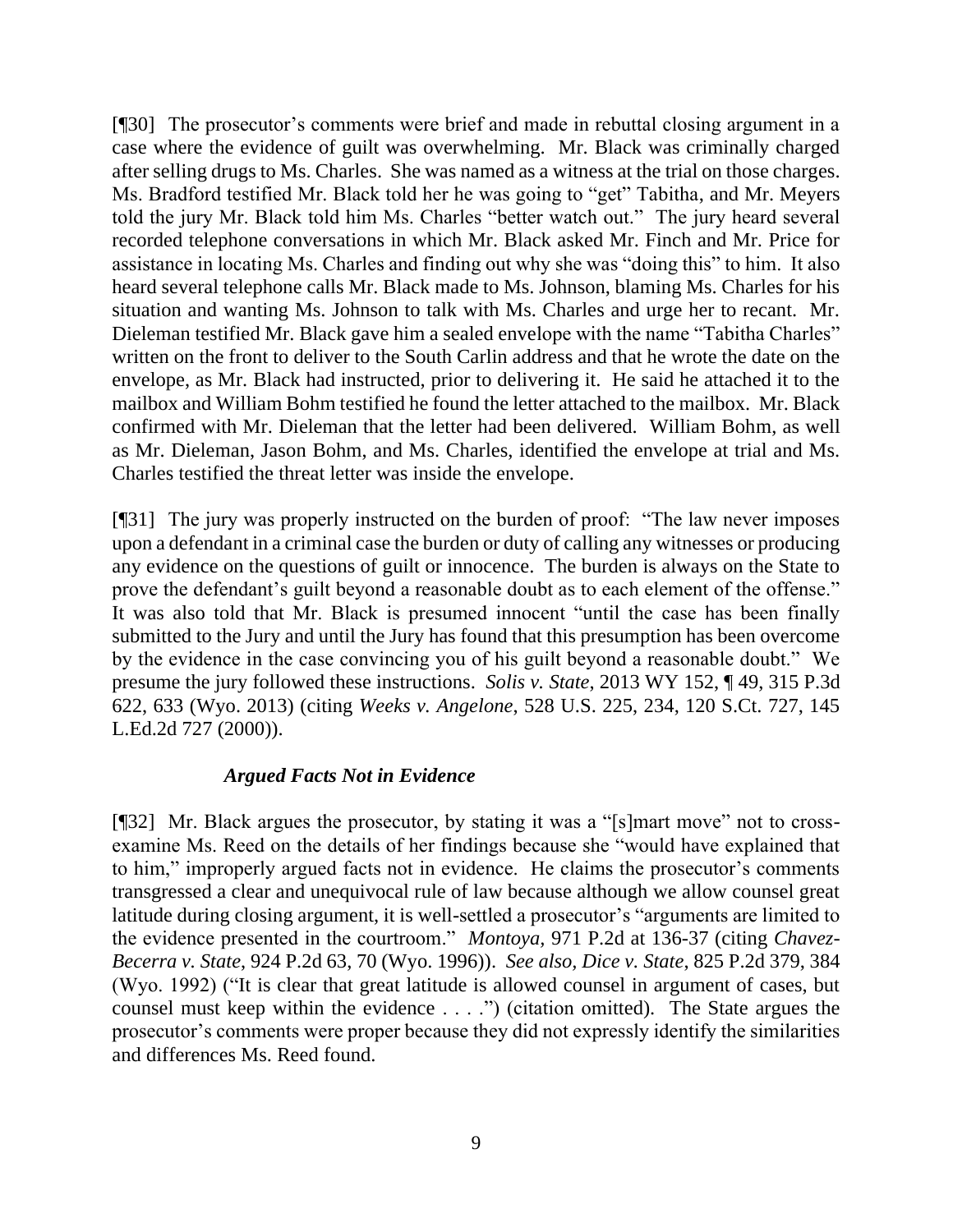[¶33] Most of the prosecutor's comments were proper. "In closing arguments, a prosecutor has wide latitude to argue the evidence in the record and all reasonable inferences which can be drawn from that evidence." *See Larkins*, ¶ 95, 429 P.3d at 50 (citation and quotations omitted). *See also, Dysthe v. State*, 2003 WY 20, ¶ 24, 63 P.3d 875, 884 (Wyo. 2003) ("Prosecutors, just like defense counsel, may review the evidence and suggest to the jury inferences based thereon.") (citation omitted). The prosecutor suggested Mr. Black could have cross-examined Ms. Reed on whether there "were …any similarities" and about "the things that [she was] looking for" and, had he done so, her answers would have been unfavorable to him. Ms. Reed testified to the things she looked for in her analysis ("certain patterns or unusual letter formation, where someone doesn't write everything on the baseline, punctuation or letters different than normal"). Those facts were in evidence. Moreover, she testified "if there are a lot of similarities with not a lot of dissimilarities, then I make my opinion." A reasonable inference from her "highly probable" opinion is that she found similarities and those similarities outnumbered the differences.

[¶34] The prosecutor also suggested Mr. Black could have asked Ms. Reed, "Did you see anything that suggested this?" It is unclear from the record what the prosecutor was referring to with this comment. As such, we cannot say it misstated the evidence. *See Mraz*, **[59, 378 P.3d at 293-94 (prosecutor's "somewhat vague comment on the evidence"** during closing argument did not rise to the level of plain error).

[¶35] As to the prosecutor's comment that Mr. Black could have asked Ms. Reed "what similarities she found," Ms. Reed did not testify to the similarities she found between the letter and the known samples. A review of our case law where we have found a prosecutor's closing argument to have violated the rule against arguing facts not in evidence reveals a prosecutor must do more than suggest that absent testimony or evidence would have been damaging to the defendant. The prosecutor must have actually stated facts not in evidence.

[¶36] In *Carter*, a search of Mr. Carter's home found notebooks containing pay/owe sheets and a "to do" list with an entry stating, "sell dope." *Carter v. State*, 2012 WY 109, ¶ 4, 282 P.3d 167, 168 (Wyo. 2012). During trial, the prosecutor informed the court in the jury's presence that before he could admit the notebooks into evidence, two pages had to be excised "because there is potentially prejudicial information." *Id*., ¶ 7, 282 P.3d at 169. The pages were removed, and the notebooks were admitted into evidence. *Id*. The defense argued to the jury that the notebooks appeared "old" so perhaps they were written concerning other drugs being sold. *Id*. In closing, the prosecutor told the jury to "remember the rest of the testimony about the notebooks. *The pages we unfortunately had to take out relate to a date that was only three days prior to [Mr. Carter's] arrest. So there are contemporaneous notes." Id*. (emphasis added). We concluded such reference to the extracted pages constituted prosecutorial misconduct because it referred to facts not in evidence. *Id.*, ¶ 17, 282 P.3d at 171.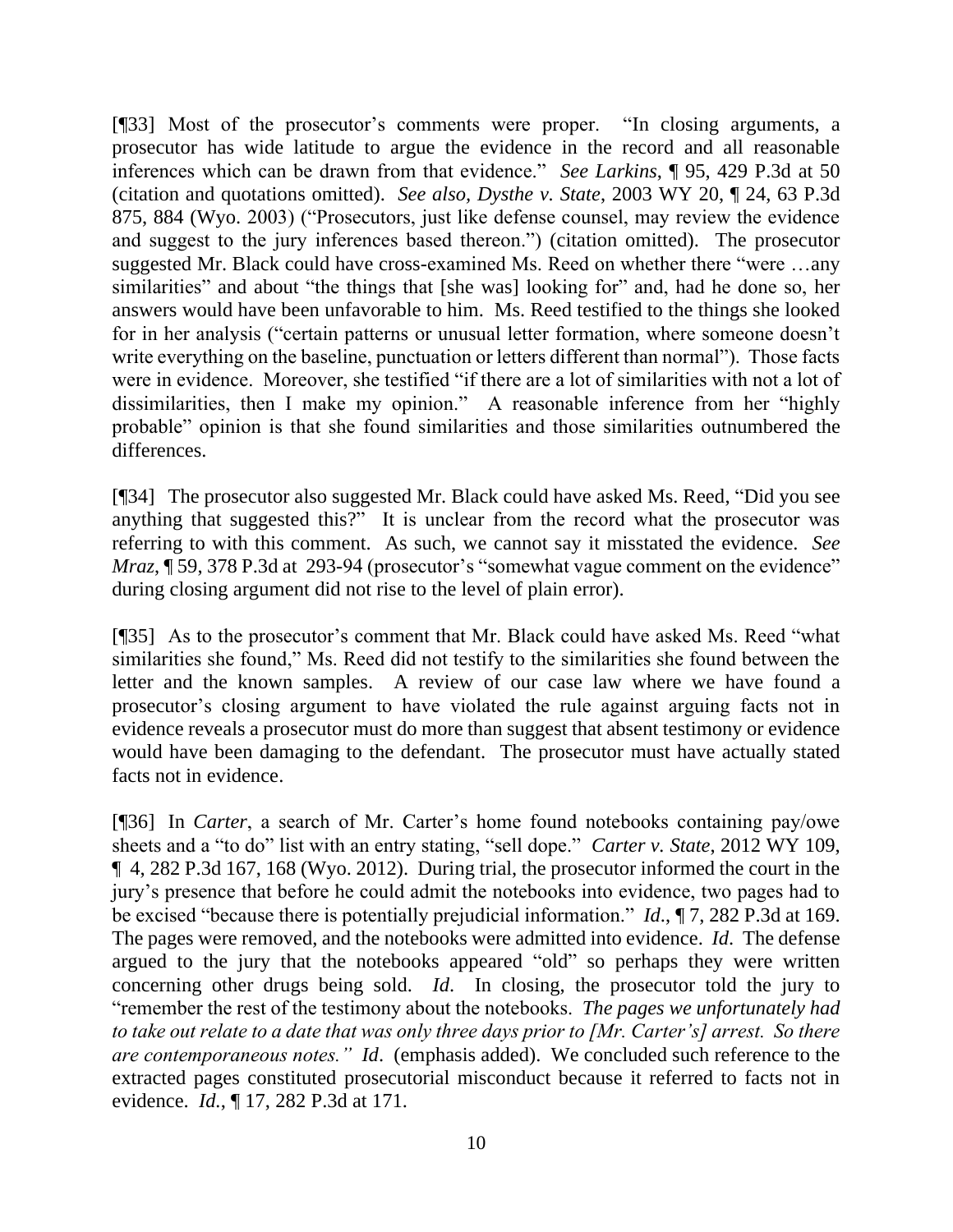[¶37] In *Condra*, the State charged Mr. Condra with larceny by bailee after he sold two snowmobiles and a trailer which he had agreed to store for a friend. *Condra v. State*, 2004 WY 131,  $\P$  1, 3, 100 P.3d 386, 388 (Wyo. 2004). At trial, the prosecutor told the jury during closing argument that proof of ownership is not required to license a vehicle in Wyoming and that Mr. Condra deceived the county clerk into believing he owned the trailer by writing in a date that he purchased the trailer in order to obtain a license for it. *Id.*, ¶ 20, 100 P.3d at 391. However, Mr. Condra had explicitly denied during cross-examination that he claimed ownership of the trailer in order to obtain a license for it and there was no evidence concerning the procedure for licensing a trailer in Wyoming. *Id.*, ¶¶ 20-21, 100 P.3d at 391-92. We decided the prosecutor's comments were not reasonable inferences to be drawn from the evidence but rather "new, additional facts introduced by way of closing argument." *Id.*, ¶ 21, 100 P.3d at 392.

[¶38] In *Montoya*, Mr. Montoya's defense theory at his possession of marijuana trial was that he was not a marijuana smoker and thus did not intentionally possess the marijuana found in his pocket. *Montoya*, 971 P.2d at 135-36. During closing argument, the prosecutor stated Mr. Montoya had admitted during a presentence investigation on an earlier charge that he had used marijuana for over twenty years. *Id*. at 136. Yet, Mr. Montoya had denied making the admission and the prosecutor never presented any evidence at trial to prove he did. *Id*. at 136. We concluded the prosecutor improperly failed to confine his argument to the evidence presented in the courtroom. *Id*.

[¶39] In *Seyle*, Mr. Seyle was convicted of manslaughter of his two-year old stepson. *Seyle v. State*, 584 P.2d 1081, 1083 (Wyo. 1978). At trial, he alleged the child had fallen in the bathroom and his wife, the child's mother, was present at the time. *Id*. at 1084. The child's mother was not called to testify at trial by either the State or Mr. Seyle. *Id*. In closing argument, the prosecutor commented, without objection, on the mother's failure to testify. *Id*. at 1085. In doing so, the prosecutor referred to the mother's failure to stand up to Mr. Seyle while he was abusing her child and told the jury the mother "is still sticking up for him." *Id*. at 1085 n.1. The prosecutor also suggested the reason the mother did not want to testify was because she did not want to be subject to the prosecutor "crossexamining her as to why she would stand idly by and permit these things to be done to this child." *Id*. On appeal, Mr. Seyle argued, among other things, that the prosecutor improperly speculated as to what the mother's testimony would have been had she taken the stand. *Id*. at 1087. Reviewing for plain error, we concluded:

> While a prosecutor may infer in argument that the absent testimony would have been material and damaging to the defendant, he may not go further by suggesting the content of such testimony. ... Since the wife did not testify, there is no basis in the evidence to suggest what the wife would have said had she testified. Here, the prosecutor stated that the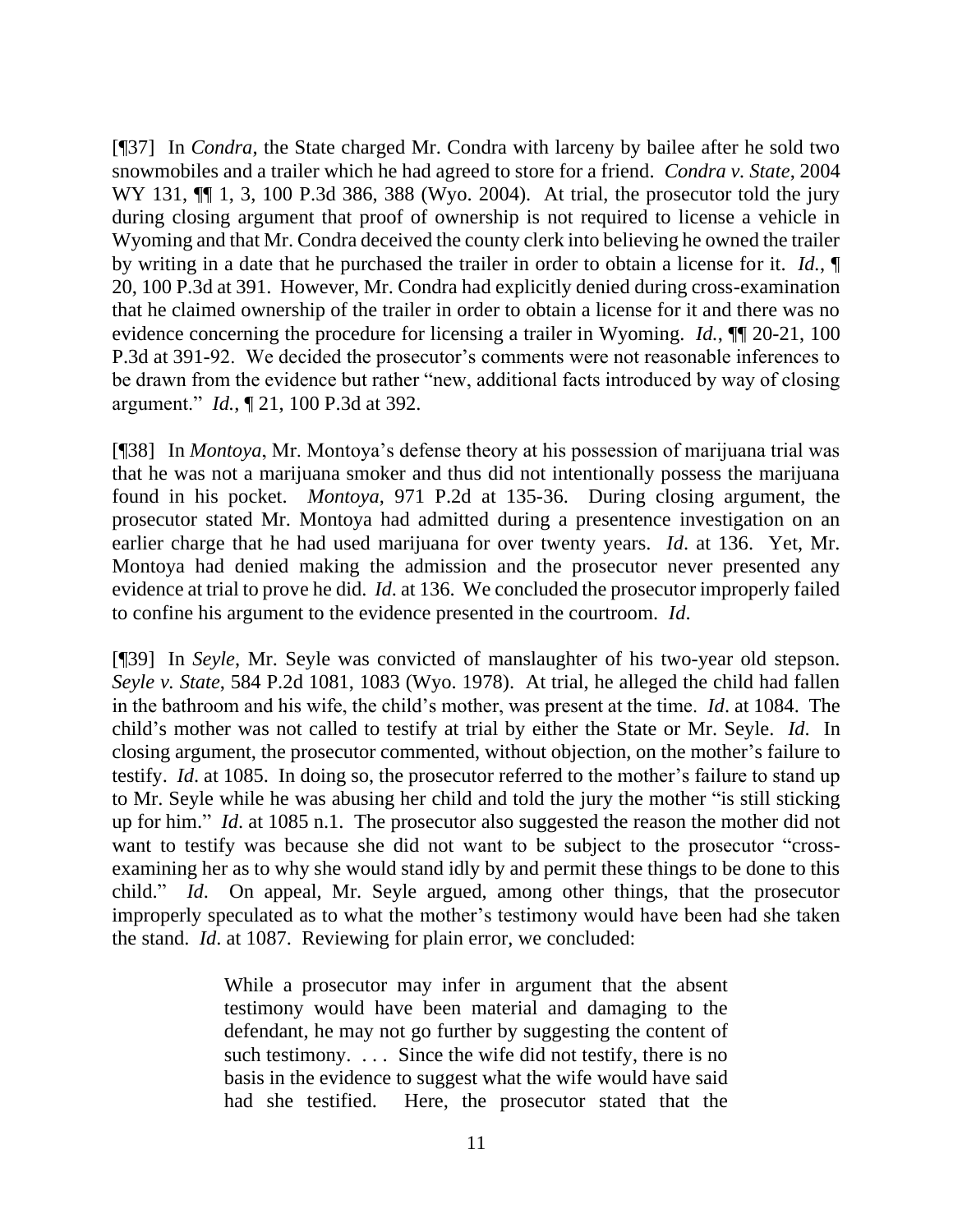defendant's wife was 'still sticking up for him' and suggested that she didn't take the stand because she didn't want to have to say 'why she would stand idly by and permit these things to be done to this child.' . . . To the extent that this observation is not reflected by the evidence, it was an improper comment.

# *Id*.

[¶40] Mr. Black argues the prosecutor suggested the content of what Ms. Reed would have testified to when he told the jury that defense counsel's failure to cross-examine her on the similarities she found was a "smart move" because "she would have explained that to him." The State argues these statements did not cross the line established by *Seyle.* We note that it is always improper for prosecutors to suggest they have personal knowledge of evidence not presented in court, and to suggest jurors should convict on the basis of such evidence. Here, it is unnecessary to determine whether these particular comments violated those rules because in the context of this trial, such comments were not prejudicial.

[¶41] The prosecutor's comments were brief and made in rebuttal closing argument in a case where, as we have already explained, the evidence of guilt was overwhelming. Moreover, the comments were largely cumulative of Ms. Reed's testimony. The prosecutor indicated in rebuttal that had Mr. Black cross-examined Ms. Reed as to the nature and number of similarities she found, those facts would have been unfavorable to him. Yet, as we have already explained, by opining it was "highly probable" Mr. Black wrote the letter, Ms. Reed obviously found more similarities than differences. Moreover, the jury was informed prior to the presentation of evidence and before closing argument that it "must determine the facts *from the evidence produced here in court*. . . . As to any statement made by counsel in your presence concerning the facts of the case, you must not regard such a statement as evidence." Again, we presume the jury followed this instruction. *Solis,* ¶ 49, 315 P.3d at 633; *Guy*, ¶ 19, 184 P.3d at 694.

[¶42] In conclusion, as to both claims of prosecutorial misconduct, Mr. Black has failed to show the challenged comments to have either violated a clear and unequivocal rule of law or that there is a reasonable probability that the jury would have reached a verdict more favorable to him had the prosecutor not made them.

# *2. Did the district court plainly err in failing to instruct the jury that it had to find he acted voluntarily?*

[¶43] The district court instructed the jury that to find Mr. Black guilty of intimidating or influencing a witness, it had to find beyond a reasonable doubt that (1) on or about October 2017 through April 2018; (2) in Sheridan County, Wyoming; (3) Mr. Black; (4) by threats; (5) attempted to intimidate or attempted to influence; (6) a witness, Tabitha Charles, in the discharge of her duty. Mr. Black argues § 6-5-305(a) is a general intent crime which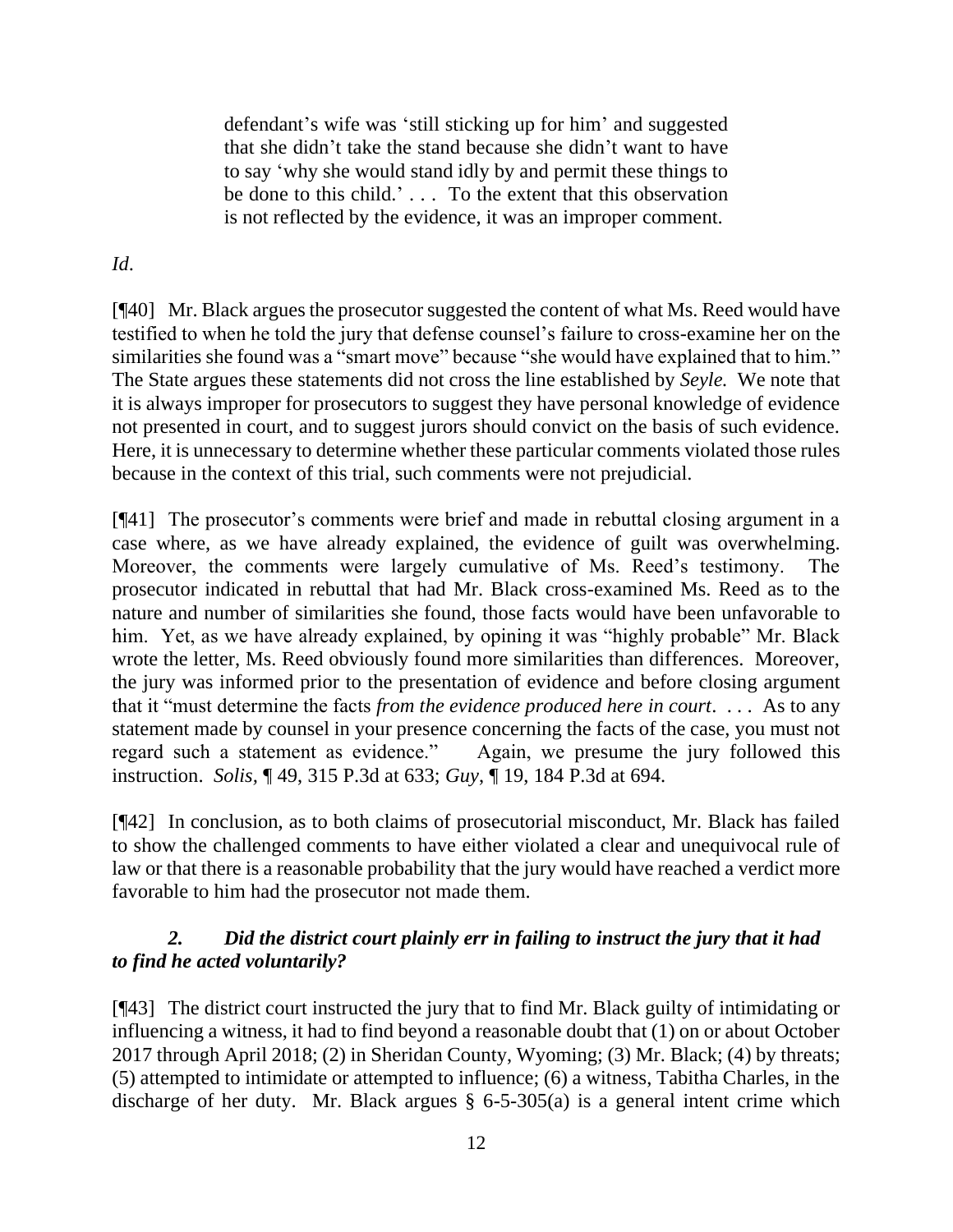required the State to show he undertook the prohibited act voluntarily. *See Smith v. State*, 902 P.2d 1271, 1280-81 (Wyo. 1995). As a result, he claims the district court erred in not instructing the jury that voluntariness is an element of the charged crime. He concedes plain error review applies because he did not object to the failure to provide a voluntariness instruction. *Granzer v. State*, 2008 WY 118, ¶¶ 18-19, 193 P.3d 266, 271-72 (Wyo. 2008). *See also, Sindelar v. State*, 2018 WY 29, ¶ 16, 416 P.3d 764, 768 (Wyo. 2018). Because the allegedly deficient jury instructions clearly appear in the record, the first prong of plain error review is satisfied. However, once again, he has not satisfied his burden on the second or third prongs.

[¶44] Mr. Black relies on *Smith* for the proposition that § 6-5-305(a) is a general intent crime. The State suggests this holding in *Smith* "is generally inconsistent with this Court's more recent interpretations of specific versus general intent crimes." Nevertheless, because it claims no voluntariness instruction was required in this case even if § 6-5-305(a) is a general intent crime, the State does not present any argument for abrogation of *Smith*. Because neither party has advocated for a reversal of *Smith* in this respect, we will assume for purposes of this appeal that  $\S 6$ -5-305(a) is a general intent crime. That being said, we agree with the State that Mr. Black has not shown that the district court plainly erred in failing to provide a voluntariness instruction.

[¶45] Mr. Black's argument that the district court should have provided the jury a voluntariness instruction hinges on *Seymore*. Mr. Seymore was convicted by a jury of escape under Wyo. Stat. Ann. 6-5-206(a) (LexisNexis 2005) for failing to return to a community corrections facility at the scheduled time. *Seymore*, ¶¶ 2-4, 152 P.3d at 403. On appeal, he argued the jury instructions were erroneous because they failed to inform the jury that escape is a specific intent crime requiring him to have "specifically intended to 'evade the course of justice' by 'avoiding confinement.'" *Id.*, ¶¶ 13-14, 152 P.3d at 405- 06. We concluded escape is a general intent crime. *Id.*, ¶ 14, 152 P.3d at 406. We went on to decide, however, that the instructions were inadequate because they did not require the jury to find Mr. Seymore voluntarily failed to return to the community corrections facility on time. *Id.*,  $\P$  15, 152 P.3d at 406. We reasoned: "[W]ithout voluntary conduct, there is no *mens rea*. No crime has been committed, for instance, if an adult community corrections resident fails to return to the facility because of disabling injuries suffered in an automobile accident or a natural calamity." *Id*.

[¶46] We recently rejected a similar argument that *Seymore* requires a voluntariness instruction whenever the charged crime is a general intent crime. *See Wyant v. State*, 2020 WY 15, --- P.3d ---- (Wyo. 2020). Ms. Wyant was convicted by a jury of three counts of second-degree sexual assault under § 6-2-303(a)(vii) (LexisNexis 2019) based on her sexual relationship with an inmate at the Wyoming State Penitentiary while she was employed there. *Id.*, ¶¶ 3-4, --- P.3d at ----. Relying on *Seymore*, she too claimed that because her crimes were general intent crimes, the district court had plainly erred in not instructing the jury that it had to find beyond a reasonable doubt that she acted voluntarily.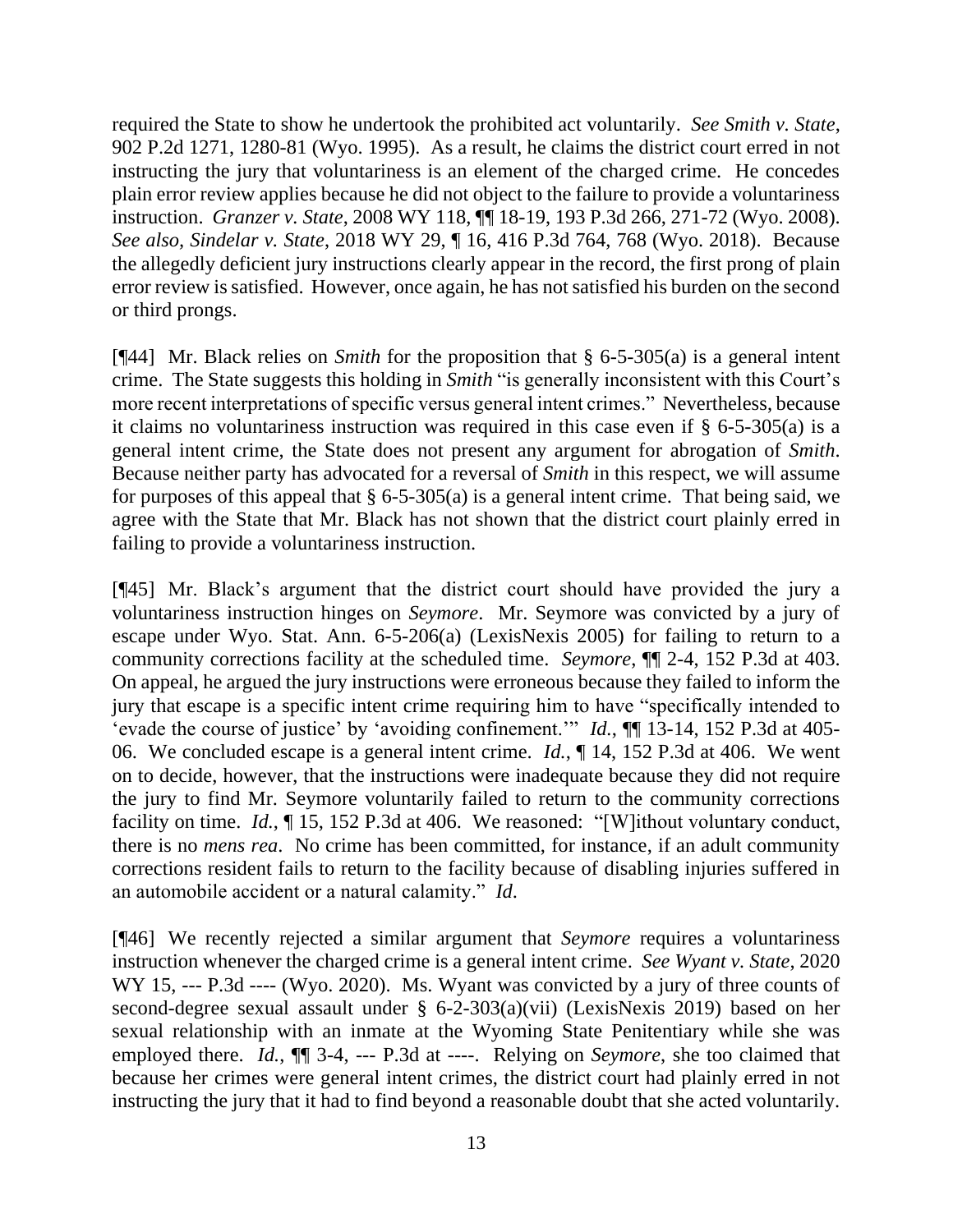*Id.*,  $\P$  7, 9, --- P.3d at ----. In particular, she relied on the following statement from *Seymore*, which was originally quoted from *Dorador v. State*, 573 P.2d 839, 843 (Wyo. 1978): "When the statute sets out the offense with only a description of the particular unlawful act, without reference to intent to do a further act or achieve a future consequence, *the trial judge asks the jury whether the defendant intended to do the outlawed act.*" *Id*., ¶ 10, --- P.3d at ---- (quoting *Seymore*, ¶ 15, 152 P.3d at 406-07 (emphasis added)). We concluded this statement had been taken out of context:

> *Dorador* harkens back to the days when district courts were required to provide instructions defining general and specific intent, including that the defendant knowingly performed an act which the law forbids and defined knowingly as 'voluntarily and intentionally, and not because of mistake or accident or other innocent reason. *Reilly* [*v. State*, 2002 WY 156], ¶ 9 n.1, 55 P.3d [1259,] 1262 n.1 [(Wyo. 2002)]. We have since acknowledged such instructions are unnecessary due to their "vagueness and general failure to enlighten juries." *Compton v. State*, 931 P.2d 936, 941 (Wyo. 1997).

*Wyant*, ¶ 10, --- P.3d at ----. We also concluded *Seymore* had "explicitly limited its holding to its facts—escape under § 6-5-206(a)," and we had "never extended *Seymore* beyond those facts." *Id.*, ¶ 11, --- P.3d at ----. Finally, we noted that the general weight of authority from other jurisdictions shows a voluntariness instruction is not necessary unless there is evidence suggesting the defendant's conduct was not voluntary. *Id.*, 12, --- P.3d at ----(citing *State v. Almaguer*, 232 Ariz. 190, 303 P.3d 84, 91 (Ariz. Ct. App. 2013); *State v. Pierson*, 201 Conn. 211, 514 A.2d 724, 728 (1986); *Baird v. State*, 604 N.E.2d 1179, 1176 (Ind. 1992)). We concluded Ms. Wyant had not claimed, and the evidence did not suggest, her actions were not voluntary.

[¶47] The same result ensues here. *Seymore* does not demonstrate the district court transgressed a clear and unequivocal rule of law by failing to provide a voluntariness instruction. Nor did Mr. Black claim, or the evidence suggest, his actions were not voluntary. He argues the evidence suggested Mr. Dieleman may have delivered the letter on his own accord as a favor to Mr. Black for "sticking up for him." This assertion that someone else committed the crime does not raise any issue of whether Mr. Black acted voluntarily, if he wrote and delivered the letter. There is simply no evidence that Mr. Black's actions in writing the letter and causing its delivery were anything but voluntary. *Hopkins v. State*, 2019 WY 77, ¶ 9, 445 P.3d 582, 586 (Wyo. 2019) ("An act is voluntary if the actor intended to do it (as opposed to an event occurring accidentally or involuntarily).") (citation omitted). *See also*, 21 Am. Jur. 2d *Criminal Law* § 119 ("To constitute 'voluntary conduct' for which a person can be held criminally liable, the act in question must be the result of the exercise of the defendant's conscious choice to perform